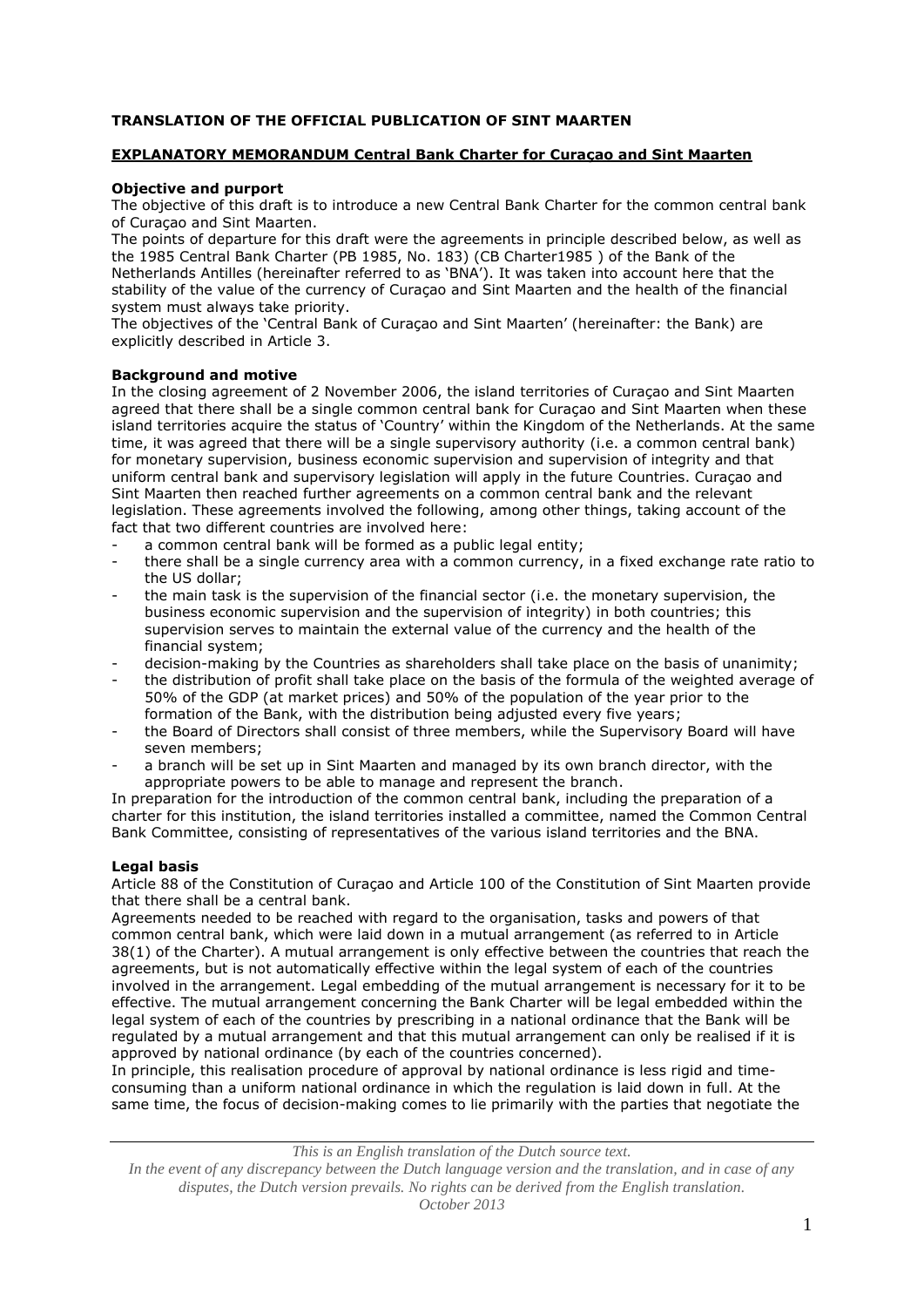mutual arrangement, in other words the national administrations. The national ordinance granting approval ensures that the national legislators are involved in the adoption of the mutual arrangement.

With a national ordinance granting approval, the relevant mutual arrangement therefore attains the force of law. As a result, it will automatically enter into force within the national legal system of each of the countries. Conversely, the national legal rules will also apply for the Bank.

Other matters relevant for the Bank, i.e. the monetary system, foreign currency transactions and the exchange rate, will also be regulated in the above manner, namely in a mutual arrangement that is approved by national ordinance in both countries. The supervision to be exercised by the Bank, referred to in Article 8, will be regulated by uniform national ordinances.

The Regulation itself also provides that the Countries shall ensure that their national legislation, to the extent that this relates to the objectives of the Bank, and the execution provisions based on this, will be uniform and consistent with this Regulation, and will also contain the same date for their entry into force.

Article 2 of Chapter 1 of the Constitution of Curaçao provides that uniform national ordinances are legal valid regulations in the country of Curaçao.

The realisation of uniform national ordinances is regulated in the Constitution of Sint Maarten in Chapter 6, concerning Legislation and Administration. Specifically, Article 87 provides that the procedure for the realisation of uniform national ordinances may be regulated by mutual arrangements with one or more countries within the Kingdom, with derogation from the provisions of this paragraph being possible. According to this Article, such a mutual arrangement does not enter into force until it has been approved by national ordinance. Parliament may not approve such a draft national ordinance or resolve to propose such a draft without a majority of at least two thirds of the votes cast.

With regard to the method of realisation of national ordinances with the same content, it is noted that no 'uniform national decree, containing general measures' exists. However, the Countries can each adopt a national decree with the same content, which in fact achieves the same result. Finally, the national legislation and the executed provisions based on it must contain the same date of entry into force. The reason for this is that it is necessary to ensure that the national decrees in particular enter into force at the same time in the event that they are not announced or published at the same time.

# **Contents of the mutual arrangement**

The most important aspects of this arrangement are discussed in more detail below.

## **Objectives**

The objectives of the Bank are:

a. Promotion of the stability of the value of the currency of the Countries.

b. Promotion of the health of the financial system of the Countries.

c. Promotion of safe and efficient payments in the Countries.

The objectives were deliberately placed at the start of the Regulation, in order to emphasise their importance; after all, this defines the field of work of the Bank.

## Monetary policy and supervision

The Bank has primacy with regard to the monetary policy to be pursued by the Countries. The Bank determines this policy and executes it. One of the conditions for a balanced and effective monetary policy is healthy government finances. This condition is met with the legal embedding of budget standardisation and supervision of this via the Financial Supervision CRW.

Monetary supervision, business-economic supervision and supervision of integrity will be performed on the basis of the different supervisory laws. In doing so, the Countries will ensure that the supervisory national ordinances of the country of the Netherlands Antilles are included in their jurisdictions in uniform national ordinances and that these remain consistent with this Regulation.

## Issue of bank notes and coins

In this draft, the Bank is assigned the task of issuing coins with the capacity of legal tender, as well as bank notes. This was previously a task of the country of the Netherlands Antilles; the BNA was only authorised to issue bank notes. As two Countries are now involved, a decision was made to

*This is an English translation of the Dutch source text.*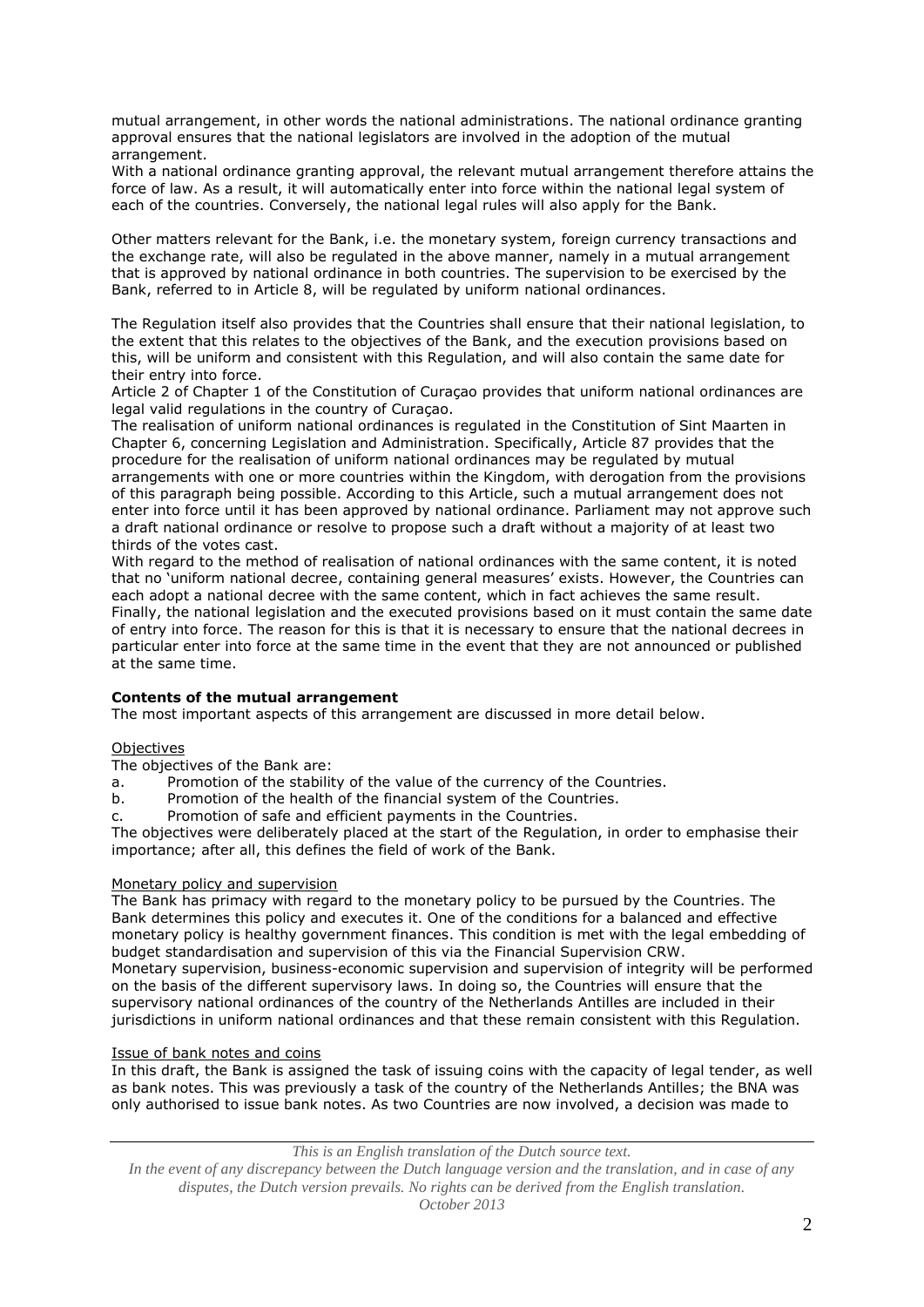transfer the issue of coins to the Bank too. The monetary system of the Countries will be regulated separately by mutual agreement.

## Governance structure

In line with the agreements between the Countries, the Board of Directors will consist of three members; a president and two directors. These three must reach consensus regarding decisions to be taken. If they do not succeed in this, the president holds the casting vote. For the appointment of the Board of Directors, the Ministers submit nominations of three persons for each of the three members, based on a recommendation by at least five members of the Supervisory Board. The Board of Directors will be supported by a branch director in respect of its work for the country of Sint Maarten.

The supervision of and advice concerning the actions of the Board of Directors shall be provided by a seven-member Supervisory Board. The chairman is appointed by the two Countries together, on a joint nomination of the Ministers of Finance, based on a recommendation made by the Supervisory Board. For the joint appointment of the members, the Ministers of the Countries each nominate three members for each position, also on the basis of a recommendation made by the Supervisory Board. The intention here is that three different persons should be nominated for each position. The aim of this construction is the parity between the Countries in decision-making concerning the Bank.

The prior approval of the Supervisory Board must be obtained for certain specific actions of the Board of Directors.

### Independence

The members of the Board of Directors and the Supervisory Board must comply with certain expertise and integrity criteria, to be determined in advance. Furthermore, members of the Board of Directors and the Supervisory Board must be able to function entirely independently.

### Legal exclusion of liability

Pursuant to Chapter III of the mutual arrangement, the Bank performs a number of tasks and exercises a number of powers. The Bank is assigned tasks and powers not only by the Regulation but also by other formal legislation such as the National ordinance concerning foreign currency transactions, the National ordinance concerning the general pension fund of the Netherlands Antilles and the National ordinance concerning general insurance of exceptional medical expenses. In order to ensure an adequate level of supervision, various international organisations have issued principles (recommendations and guidelines). The Basel Committee on Banking Supervision, the International Association of Insurance Supervisors (IAIS) and the International Organization of Securities Commissions (IOSCO) have each established principles for the regulation and supervision of the banking sector, the insurance sector and the sector of investment institutions respectively that Countries or supervisory authorities must follow or comply with and implement. These principles include the exclusion of liability ('legal protection') for the supervisors. This exclusion of liability by the various international organisations reads as follows:

- Principle 1 of the Basel Core Principles:
	- '... a suitable legal framework for banking supervision is ... necessary, including ... legal protection for supervisors'
- Principle 3 of the IAIS Insurance Core Principles:
- 'The supervisory authority: has adequate powers, legal protection and financial resources to exercise its functions and powers'.
- Principle 6 of the IOSCO Objectives and Principles of the Securities Regulation: 'The Capacity of the regulator to act responsibly, fairly and effectively will be assisted by: ... adequate legal protection for regulators and their staff acting in the bona fide discharge of their functions and powers'.

In its report of February 2004 entitled 'Assessment of the Supervision and Regulation of the Financial Sector', the International Monetary Fund (IMF) observed that the Netherlands Antilles has no legal provision containing an explicit exclusion of liability for supervisory authorities, nor a regulation for compensation for any legal expenses arising from legal proceedings that result from the tasks and powers performed and exercised or to be performed and exercised by the supervisory authorities.

*This is an English translation of the Dutch source text.*

*In the event of any discrepancy between the Dutch language version and the translation, and in case of any disputes, the Dutch version prevails. No rights can be derived from the English translation.*

*October 2013*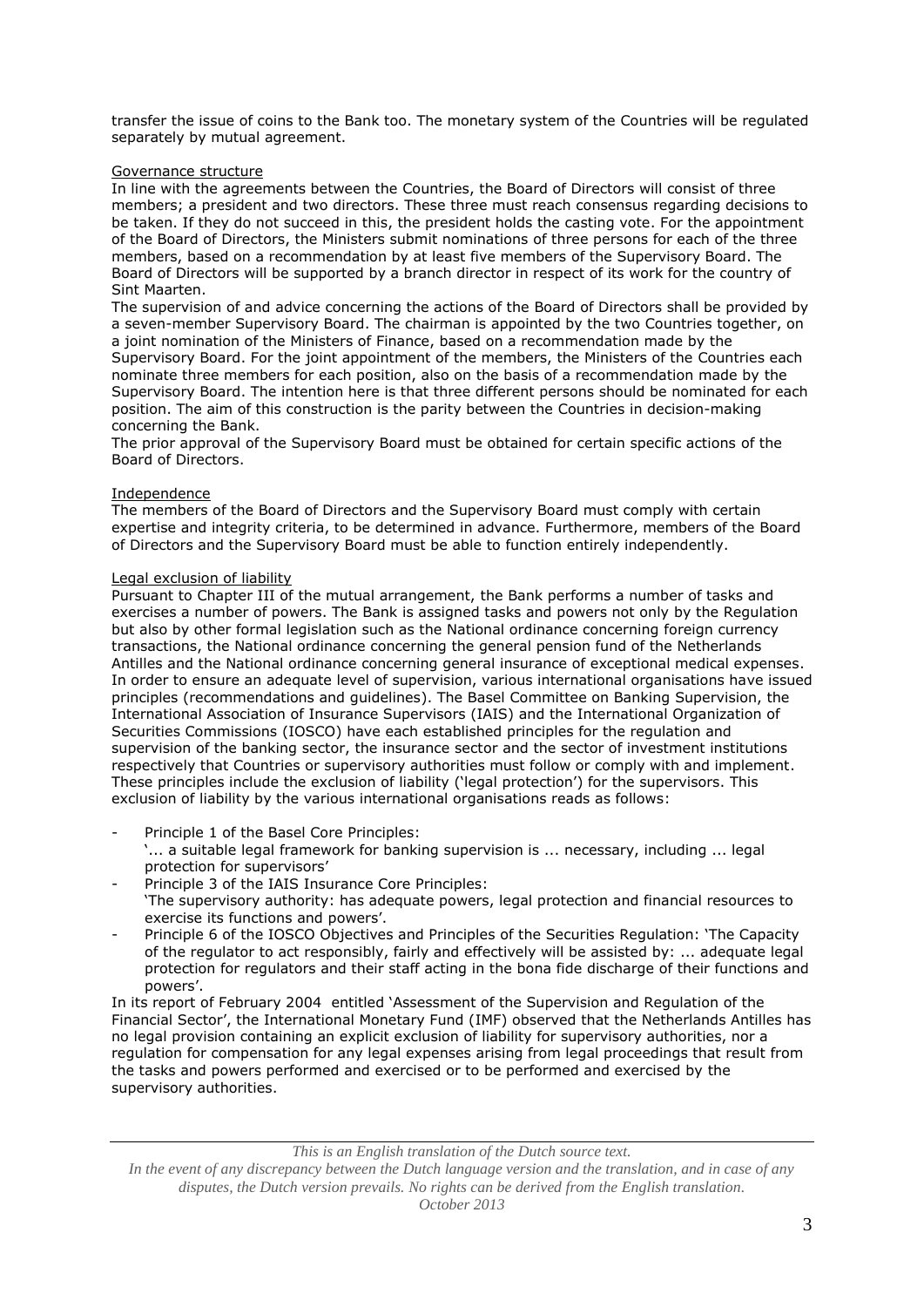An important reason for the exclusion of liability for supervisory authorities is the influence that the threat of legal proceedings may have on the outcome of the tasks to be performed and the powers to be exercised by supervisory authorities.

The recording of the aforementioned principles of the Basel Committee on Banking Supervision, the IAIS and de IOSCO, as well as the exclusion of liability for the performance of monetary supervision serve to promote proper discharge of the Bank's statutory tasks and powers. To that end, this Regulation includes a provision to exonerate the Bank, being its Supervisory Board, Board of Directors and staff, from damages caused in the normal performance of their tasks and powers to be performed and exercised by or pursuant to this Regulation and other formal legislation, provided that no malicious intent or gross negligence is involved.

The Bank personnel already enjoy protection on the grounds of Article 170 of Book 1 of the Civil Code. However, in connection with the specific recommendations of the IMF and the IAIS, it is considered necessary to also explicitly include this exclusion clause for the Bank personnel in relation to the performance of supervisory tasks and the independence required in that respect. Third parties that perform tasks and exercise powers on behalf of or on the instruction of the Bank, involving assignments from the Supervisory Board, the Board of Directors or the staff of the Bank, can invoke the aforementioned exclusion clause. This could include external experts who perform certain work for the Bank and contracted managers and trustees for institutions to which the emergency regulations apply or who are under the undisclosed custody of the Bank.

# **Article by Article Section**

# Ad Article 3(1)

- This Article contains three objectives:
- a. Promotion of the stability of the value of the currency of the Countries. The policy that is aimed primarily at achieving this objective is the monetary policy. According
	- to Article 4 of this Regulation, the Bank determines and executes the monetary policy of the Countries. The monetary policy is aimed at promoting the stability of the value of the currency of the Countries. A key issue here is the maintenance of the fixed exchange rate with the US dollar. Partly in connection with this, the Bank manages and controls the foreign currency reserves of the Countries. The Bank implements the monetary policy on the grounds of various national ordinances (see the general section of these Explanatory Notes). Healthy government finances form an important condition for an effective monetary policy (for this, too, see the general section of these Explanatory Notes).
- b. Promotion of the health of the financial system of the Countries. This refers to the business-economic supervision and the supervision of the integrity of the financial system that the Bank performs on the basis of various supervisory laws. This supervision should guarantee the health, stability and efficiency of the system, in order to protect the savings of the public. The Countries will ensure in that regard that the supervisory national ordinances of the country of the Netherlands Antilles are included in uniform national ordinances within their jurisdictions and that they remain compatible with this Regulation. The fields of supervision are listed in Article 8.
- c. Promotion of safe and efficient payments in the Countries. The role of the Bank as a circulation bank is important here, as it is responsible for the circulation of money (see the general section of these Explanatory Notes). The monetary system of the two Countries will be regulated by mutual arrangement. The Bank also regulates foreign payments. The Bank functions as a clearing house and manager of the interbank payments system.

# Ad Article 6(3)

The design and print of the coins is included in the mutual arrangement concerning the monetary system. This is in accordance with the Constitution of both Countries.

# Ad Article 6(6)

If the Bank suspects a criminal offence on the part of a presenter of bank notes or coins for payment or exchange, the Bank is permitted to claim these bank notes and coins without giving a consideration for these.

*This is an English translation of the Dutch source text.*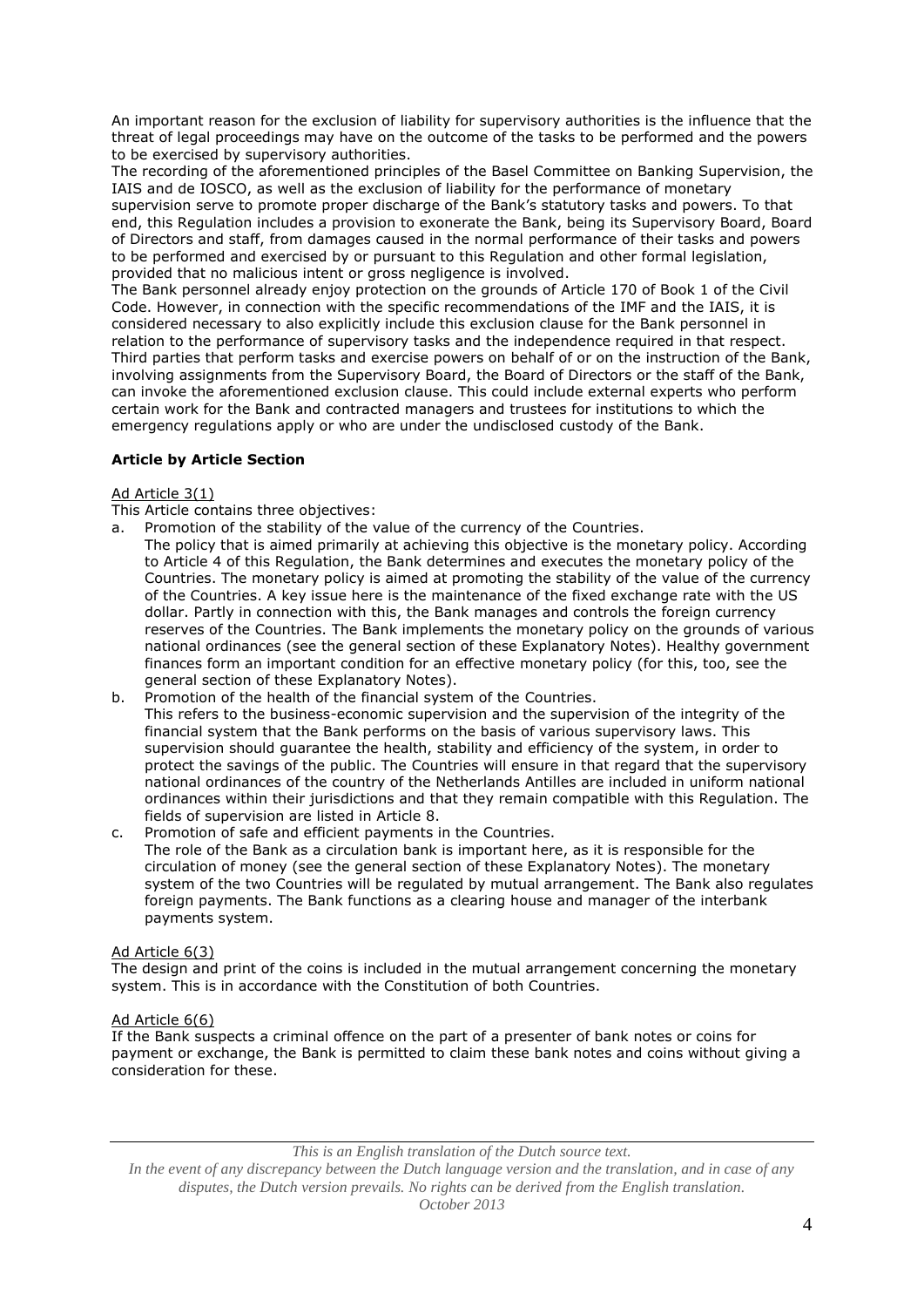## Ad Article 8

The national ordinances relating to the policy fields summed up in this Article are drawn up separately in each Country, it being important that they are uniform in order to promote a "level playing field" and their enforceability. Reference is made to Article 43 as a transitional provision.

#### Ad Article 9(1) and 9(2)

In relation to the objectives of the Bank, as included in Article 3(1)(a), as well as its tasks, as described in Article 4(1), the Bank is responsible for the management of the official reserves and control of their expenditure. More specific provisions regarding foreign currency transactions are included in the mutual arrangement concerning foreign currency transactions.

#### Ad Article  $9(4)$  and  $9(5)$

For reasons of competition, the percentage of licensing fees levied must be the same in both Countries and must therefore be the same in the uniform national ordinances.

### Ad Article 9(7)

The licensing fees collected by the Bank are transferred to the Countries by the Bank on a monthly basis. Settlement of the licensing fees, which are transferred monthly by way of an advance, takes place once a year.

## Ad Article 9(8)

Because of the importance of the stability of the currency, a decision has been made to fix the exchange rate in relation to the US dollar by mutual arrangement. Movements in the rate are therefore possible only with the consent of the parliaments of both Countries. The mutual arrangement concerning the monetary system regulates that the currency of the Countries is the Caribbean guilder.

### Ad Article 10(3)(f)

This Article concerns the situation in which the bank, as the "lender of last resort", must have the possibility of exerting an influence on the long capital market.

### Ad Article 10(6)

This Article concerns the situations in which the Bank acts as the "lender of last resort". For example, the Bank may see a need to issue a guarantee for small savers for a credit institution that has run into difficulties.

## Ad Article 10(7)

This provision is broader than was the case in the Charter of the BNA. It will now become possible for the Bank to invest its foreign currency in securities guaranteed by foreign governments and issued or guaranteed by international organisations.

#### Ad Article 11(1)

In contrast to the provisions of the Charter of the BNA, it will now be possible to provide this service only for payment based on the cost price, as fixed by the Bank. After all, if one of the Countries opts for an institution other than the central bank as its home bank, provision of this service to the other Country free of charge will be at the expense of the profits of the providing country. More in general, if a service is provided at the discretion of a Country, this provision takes place for payment.

#### Ad Article 12

This Article has been made temporarily ineffective by Article 42(2), until the Kingdom Act concerning Financial Supervision of Curaçao and Sint Maarten has lapsed for each Country. At present, the Kingdom Act provides that if the Countries may temporarily borrow from the Netherlands in the event of insufficient liquid assets. If that Kingdom Act lapses, Article 12 provides for the possibility that the Bank provides advances to the Countries, for which the Countries must pay interest at a rate equal to the lending rate.

*This is an English translation of the Dutch source text.*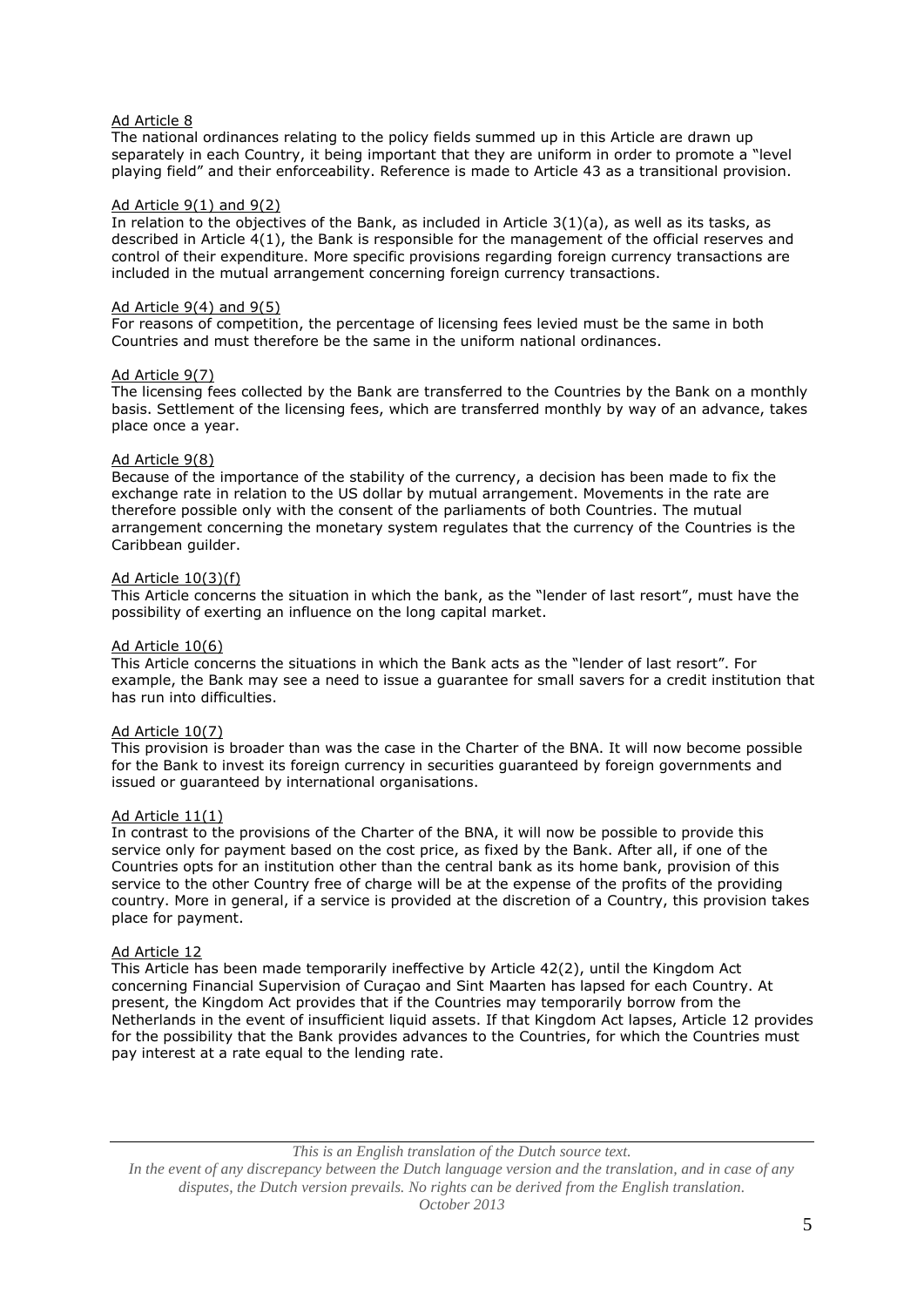### Ad Article 13(1)

In combination with Article 10 and Article 12, this Article excludes the possibility of providing credit for other parties, such as government institutions.

### Ad Article 13(2)

Property is mortgaged as security for a loan. If this security is executed due to failure to repay the loan, the property is auctioned. The Bank may then buy this property itself (acquisition), as the sale value will be very low at that time, and resell the property later, when the property market recovers. This avoids a loss.

#### Ad Article 14

This Article covers an exoneration from all liability under civil law, administrative law and criminal law for the Supervisory Board, the Board of Directors and the staff of the Bank for damages caused in the normal performance of their tasks and powers to be performed and exercised by or pursuant to this Regulation and other formal legislation, provided that this is not attributable to malicious intent or gross negligence. Reference is made to the general section of these Explanatory Notes for a further explanation. Finally, it is noted that the terms 'Supervisory Board' and 'Board of Directors' also refer to the members of these bodies.

### Ad Article 15

This Article is included in order to avoid the bodies and persons, referred to in Article 14, from being improperly burdened with the costs and expenditure of legal proceeding for the tasks they have performed or will perform and the powers they have exercised or will exercise in accordance with this Regulation and other formal legislation. If the legal proceedings establish malicious intent or gross negligence on the part of the relevant body or person, the Bank shall not refund the costs and expenditure arising from the legal proceedings. For the purposes of this Article, the term 'persons' refers to both natural persons and legal entities and the term 'bodies' also refers to the members of the bodies, referred to in Article  $14$  of the Regulation.

### Ad Article 16(4)

The members of the Board of Directors, the members of the Supervisory Board and the personnel of the Bank who must perform work in the Countries are exempted from the obligations referred to in Article 3(1)(f) of the National ordinance concerning admission and deportation.

#### Ad Article 18

The importance of the independence of the Board of Directors and the Supervisory Board is assured partly through the use of job profiles based on expertise and experience.

## Ad Article 20

An appointment, suspension or dismissal takes place by national decree. Although no 'uniform national decree' exists, such a decree, in observance of the provisions of Article 3(2), must be uniformly established by both Countries. The appointment, suspension or dismissal commences from the date laid down in the uniform national decrees.

## Ad Article 21(3)

In addition to the head office, there is a branch in Sint Maarten, headed by a branch director who has the appropriate authorities to be able to manage and represent the branch of the Bank. The branch is equipped and staffed in such a way that it can also perform policy-preparation and implementing tasks in the fields of investigation and supervision, in addition to operational activities such as cash and clearing activities.

#### Ad Article 24(1)

On the basis of Article 32, at least one meeting of those entitled to the assets takes place each year, in any event the annual meeting. At this meeting of those entitled to the assets, matters as referred to in Article 32(3) are raised. On the basis of Article 24, the Ministers will conduct talks on other matters at least once every six months. This will often concern matters that must be regulated by uniform national ordinance or executed provisions based on this, such as the appointment, suspension and dismissal of members of the Board of Directors and the Supervisory Board, the supervisory tasks and the rules for the calculation of the licensing fees.

*This is an English translation of the Dutch source text. In the event of any discrepancy between the Dutch language version and the translation, and in case of any disputes, the Dutch version prevails. No rights can be derived from the English translation. October 2013*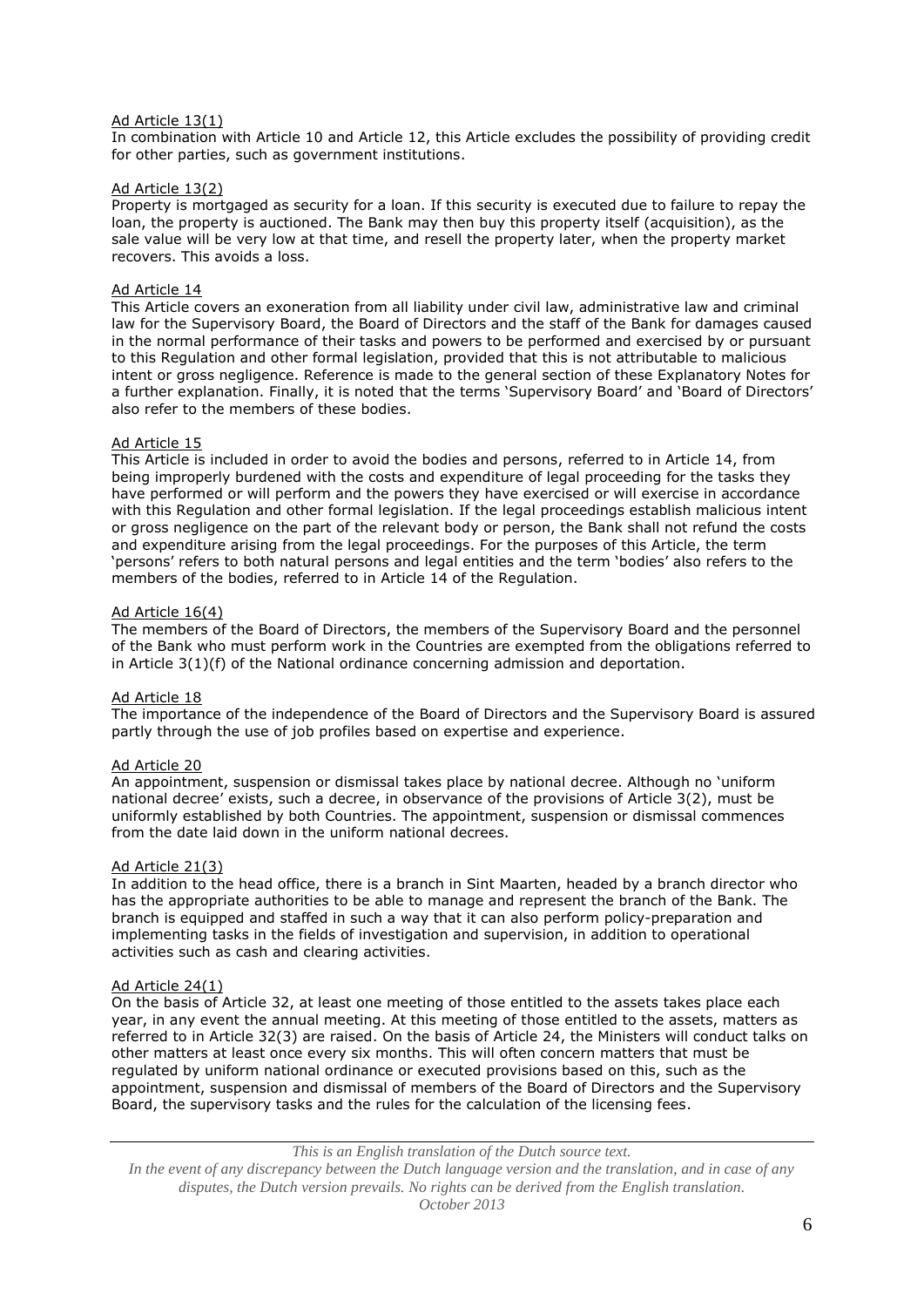# Ad Article 24(3)

Article 24(3) is directed at the 'annual report' that the Bank issues each year.

## Ad Article 27(2)(a)

The investment of its capital takes place on the basis of a pre-determined investment policy, under which only investment in the securities shown here is permitted.

## Ad Article 30(3)

To the extent that this does not conflict with this Regulation, the Bank shall follow the Corporate Governance Code of Curaçao and the Corporate Governance Ordinance of Sint Maarten. 'Relations by blood or affinity to the second degree' as referred to in paragraph 3 refers to the following. Blood relations are relationships between two persons with a common ancestor. Relations by affinity are relations between a spouse or registered partner and the blood relations of their spouse or registered partner.

Blood relations in the first degree: parents, children Blood relations in the second degree: grandparents, grandchildren, brothers/sisters Relations by affinity in the first degree: partner's parents, partner's children

Relations by affinity in the second degree: partner's grandparents, partner's children, partner's brothers/sisters.

Ad Article 32 For a brief explanation, reference is made to the notes to Article 24(1) of this Regulation.

# Ad Article 33

The formula for the calculation of the new share of each Country in the capital is as follows: A<sub>it</sub> =  $(EV_{t-5} * A_{i,t-5}) + (\Delta EV * V_{i,t})$  $E$ V<sub>t</sub>

$$
EV_t
$$

## Where:

 $A = new share (not in the year of formation)$ 

- $i =$  of one country
- $t = year$
- $EV = c$ apital
- $V =$  apportionment key

In the year of the Bank's formation, the relative apportionment of the capital to the Countries is equal to the apportionment key. After the formation of the Bank, the apportionment key is recalculated and applied every five years. If, following calculation, the apportionment key indeed proves to require adjustment, this application in principle means that the share of each Country in the capital changes. Only if the capital have remained unchanged in a five-year period will an adjusted apportionment key have no effect on the apportionment of the capital to the Countries. An alteration in the capital, known as a movement, may be positive or negative. In both cases, together with an altered apportionment key, this leads to a redistribution of the capital between the Countries.

The formula aims to express the fact that the new apportionment key is only applied to the movement in the capital arising during each five-year period. After all, the differences between the Countries in GDP and/or population growth rates only relate to the latest five-year period and did not affect the development of the capital as contributed by both Countries on the formation of the Bank.

The foregoing means that the first change in the apportionment key will take place as of 1 January 2016.

## Ad Article 33 in conjunction with Article 45

The principle for the capital contribution is that the capital of the BNA will be transferred to the new common central bank. This means that Curaçao and Sint Maarten will use their share of the partition of the capital of the BNA for this.

*This is an English translation of the Dutch source text.*